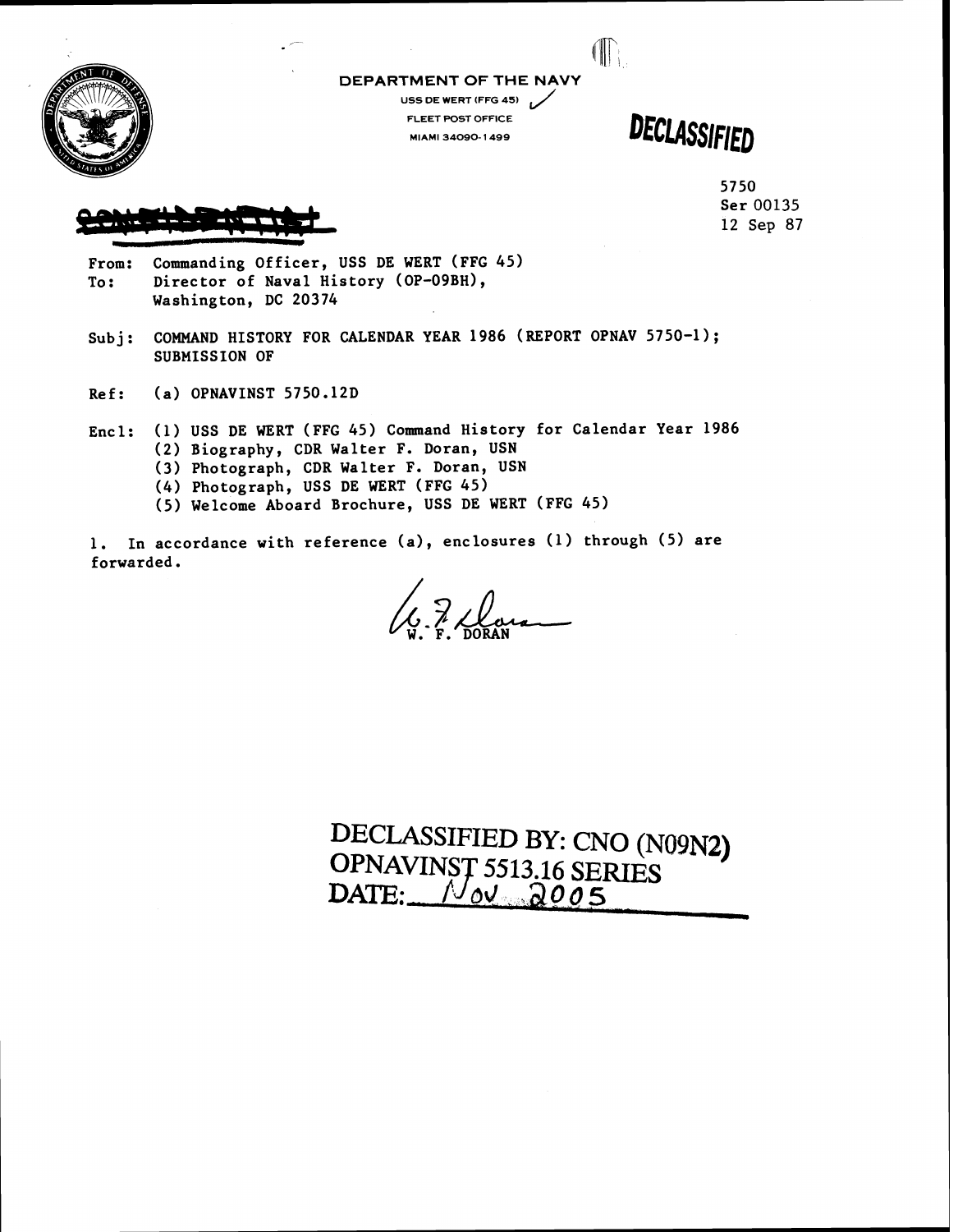

## **DECLASSIFIED**

## USS DE WERT (FFG **45)** COMMAND HISTORY FOR CALENDAR YEAR **1986**

**A.** Command Composition and Organization Mission: Primary mission is ASW with

| secondary missions in the area of AAW, ASUW, ELW, and Command and Control                                          |
|--------------------------------------------------------------------------------------------------------------------|
| Commanding Officer: CDR Douglas M. Armstrong, USN,<br>relieved on 16 February 1986 by CDR Walter F. DORAN,<br>USN. |
|                                                                                                                    |

- IUC : Commander, Destroyer Squadron SIX Homeport: Charleston, SC
- Aircraft: Embarked two **SH60B** LAMPS **MK 111** Helicopters from HSL 42, Detachment *4,* Mayport, FL

### B. Chronology

| $l-10$ Jan         | 1 Jan 18 May Deployed Mediterranean 1-86                                            |
|--------------------|-------------------------------------------------------------------------------------|
|                    | IMAV Naples, IT                                                                     |
|                    | 12 Jan 8 May SIXTH Fleet OPS                                                        |
|                    | 30 Jan 2 Feb Freedom of Navigation Operations in the vicinity of Libya<br>(Phase I) |
| $9-14$ Feb         | Freedom of Navigation Operations in the vicinity of Libya<br>(Phase II)             |
| $16$ Feb           | CDR Walter F. Doran relieved CDR Douglas M. Armstrong                               |
| 24 Mar             | Freedom of Navigation Operations in the vicinity of Libya<br>(Phase III)            |
| $15$ Apr           | Participated in Libyan Air Strike Operations                                        |
| 8 May              | Chop SIXTHFLT to SECONDFLT                                                          |
| $9-18$ May         | Transit                                                                             |
| $19$ May           | Return to Homeport                                                                  |
| 19 May 28 Jul IMAV |                                                                                     |
| $26$ Aug           | PVST to Port Everglades to repair damaged sonar dome rubber<br>window               |
| $22 - 29$ Aug      | Underway for Engineering Training                                                   |
| 6 Sep              | SMl Missile Firing                                                                  |
| $7-13$ Sep         | Acoustic Trials/ASW Training at North Tongue of the Ocean,                          |
|                    | <b>Bahamas</b>                                                                      |
| 23 Sep             | Operational Propulsion Plant Examination                                            |
| $3-7$ Oct          | Underway for missile, gun, and torpedo shoots                                       |
| $8-13$ Oct         | Port Visit Tampa, FL for USN Birthday                                               |
| 5 Nov 3 Dec        | Law Enforcement Operations in the Caribbean                                         |

### C. Narrative

USS DE WERT was inport Naples, Italy for Intermediate Maintenance Availability with USS YELLOWSTONE (AD **41)** on **1** January 1986. The ship remained inport until 12 January when she got underway to join USS CORAL SEA'S

Enclosure **(1)** 

## DECLASSIFIED

**CONFIDENTIA**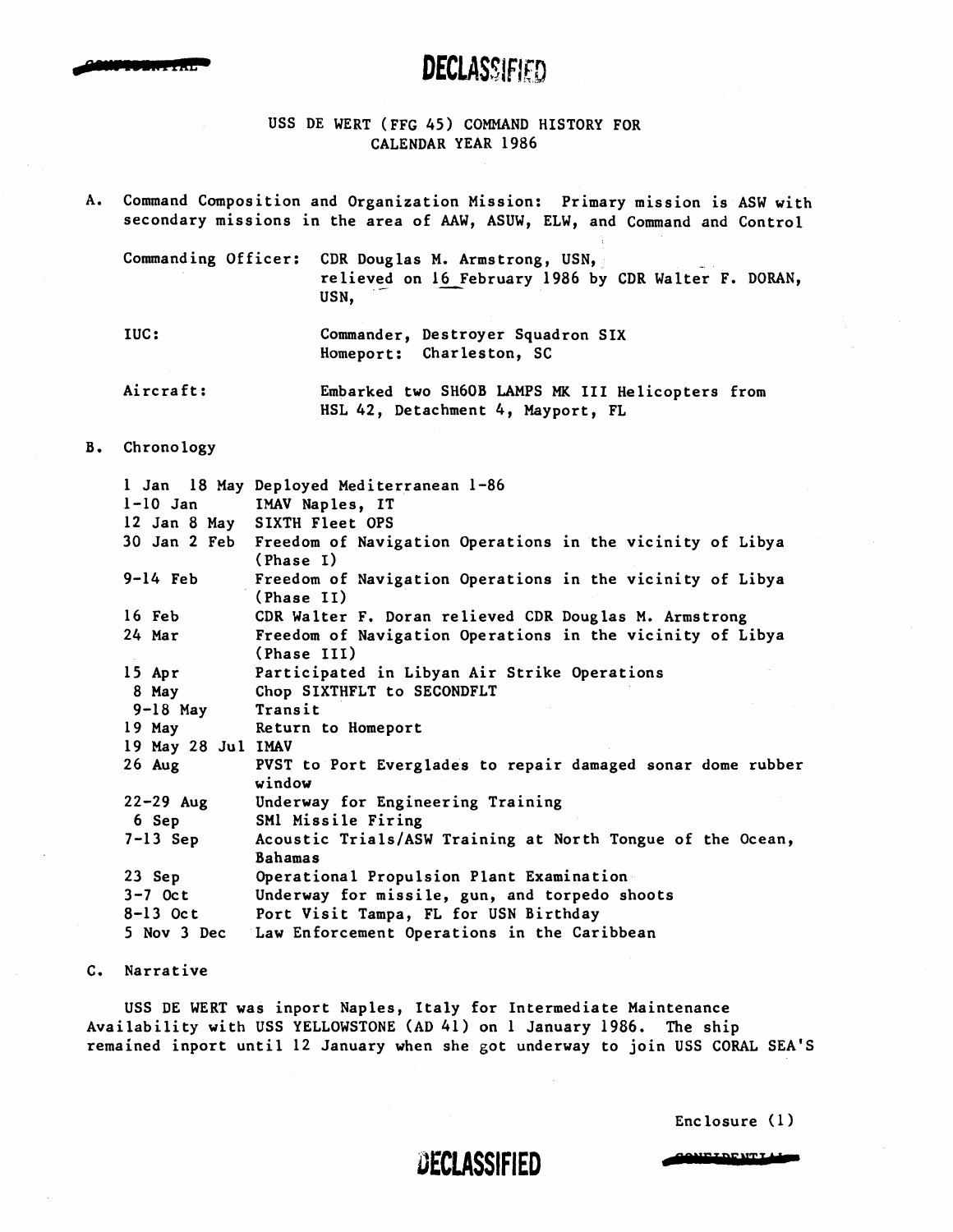# **DECLASSIFIED**

I

Battle Group in the Central Mediterranean. USS DE WERT and USS RICHMOND K. TURNER were detached as a SAG to explore the capabilities of the LAMPS **MK** 111 against a real world target of opportunity. A Soviet Slava class cruiser was located more than 300 miles away from DE WERT and TURNER who maintained strict EMCON through the exercise. After rejoining the Coral Sea Battle Group, DE WERT was to be part of dual battle group operations as USS SARATOGA and her battle group joined USS CORAL SEA. Both battle groups moved south to the Gulf of Sidra for freedom of navigation operations in the vicinity of Libya, (OVL) Phase I. This went quietly with some air activity and close Soviet observation but no surface ship reaction from the Libyan Navy. **On** departing the Gulf the CORAL SEA Battle Group made port visits in the Adriatic Sea. USS DE WERT and USS CORAL SEA were inport Trieste, Italy from 2-6 February. During this period DE WERT was commended for her role in the MEDEVAC of a seriously ill sailor from CORAL SEA.

DE WERT was underway from 7 to 17 February with USS CORAL SEA and USS SARATOGA for OVL Phase 11. This five day long (9-14 February) exercise of Freedom of Navigation rights was notable because of the many sorties flown by the Libyan Air Force with aggressive air combat maneuvering against the F-14's and F-18's. The Libyan Naval Forces did not move out to sea. DE WERT's role involved heavy continuous flight of the LAMPS I11 for surface radar surveillance. To allow for greater flexibility a second SH60B was flown from Mayport to Sigonella, Sicily by C-5A and met DE WERT off the coast of Sicily. Two additional pilots, an aircrewman and several technicians augmented DE WERT's detachment of four pilots, two aircrewman, and 8 technicians. This was the first instance of a ship deployed with 2 LAMPS 111's. While underway in the straits of Sicily on 16 February, CDR Walter F. Doran relieved CDR Douglas M. Armstrong as Commanding Officer. The ship made a port visit to Palma Mallorca, Spain from 18 to 28 February. Underway in the Western Mediterranean from 27 February to 7 March, DE WERT conducted ASW operations against a Soviet Tango class submarine and for several hours maintained contact on two submarines simultaneously. The ship traveled east for a port visit in Alexandria, Egypt from 8-13 March and to Antalya, Turkey from 14-19 March.

After leaving Antalya DE WERT rejoined USS CORAL SEA and proceeded to the Gulf of Sidra for OVL phase III. USS AMERICA and her battle group (including USS HALYBURTON and 2 more SH60Bs) joined the battle groups of USS CORAL SEA and USS SARATOGA. During this operation, on 24 March, the Libyans fired SA-5 missiles at US fighter aircraft from a site at Surt, at the south center of the Gulf of Sidra. Carrier aircraft damaged the missile site radars with HARM missiles. Later that night Libyan missile patrol boats underway in the Gulf of Sidra were sunk by Harpoon missiles and Rockeye bombs. DE WERT was at the Southeast corner of the US Battle Force and conducted radar surveillance with USS HALYBURTON using the LAMPS **MK** 111 to maintain 24 hour coverage of the Gulf.

After OVL phase 111, DE WERT joined USS SHENANDOAH (AD 44) in Augusta Bay, Sicily for a one week upkeep period, 29 March to 6 April. Getting underway from Augusta Bay the ship headed west for outchop on 9 April. This was interrupted on 8 April by an indefinite extension in the Mediterranean. CORAL SEA and AMERICA Battle Groups rendezvoused north of Sicily for a dash down to the Gulf of Sidra for the 15 April air strikes on Tripoli and Benghazi and search and rescue for any downed pilots. DE WERT entered Catinia, Sicily for a port visit from 21-25 April. The ahip was underway again for the CORAL SEA Battle Group turnover to the ENTERPRISE Battle Group which arrived via the

 $\overline{2}$ 

**DECLASSIFIED** Enclosure (1 )

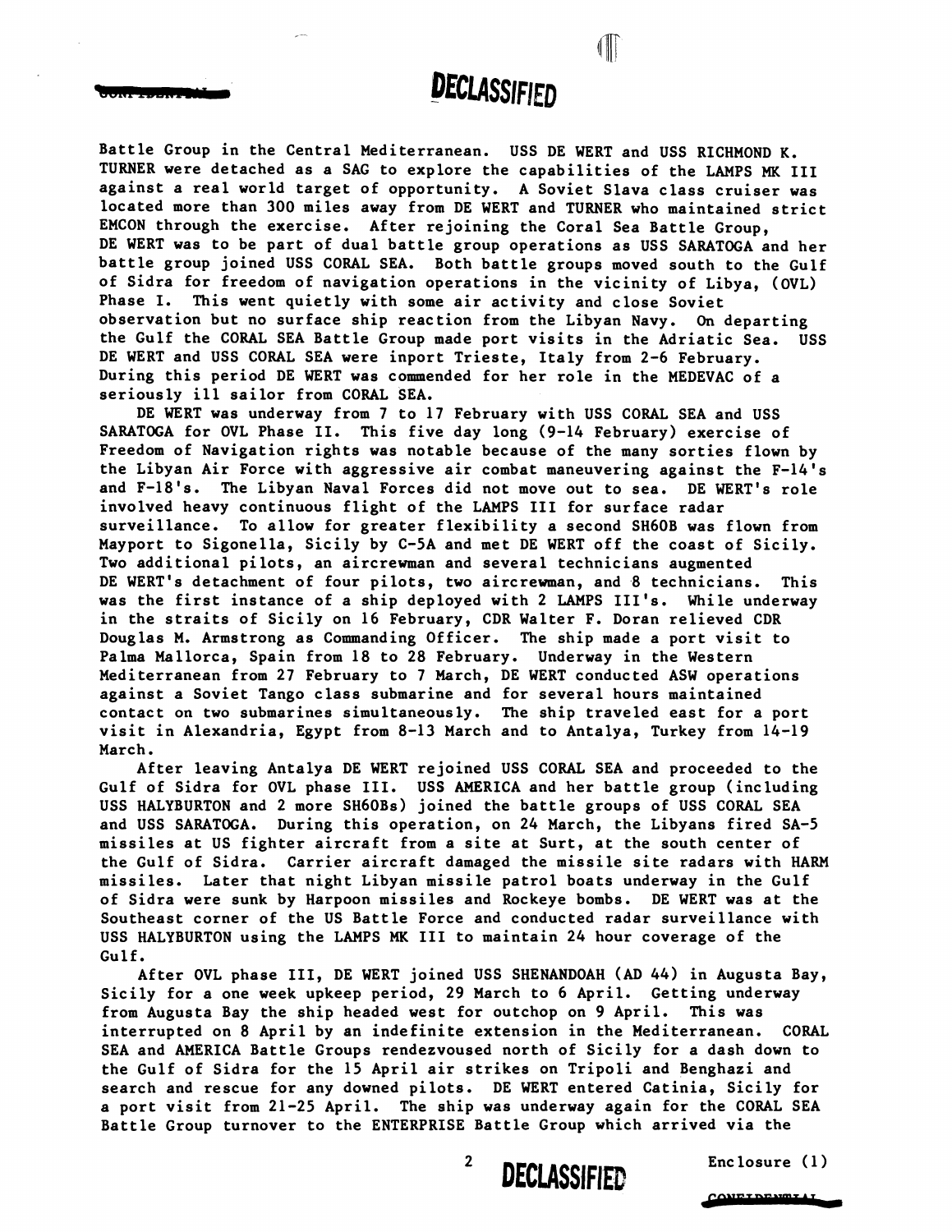**DECLASSIFIED** fip

Suez Canal. DE WERT turned over to USS ARKANSAS (CGN **41)** and began the transit to Rota Spain for a port visit from **7** to **8** May and outchop. DE WERT did not successfully complete her Operational Propulsion Plant Examination (OPPE) on **8** May. The ship transited the Atlantic from **9-18** May for arrival in Charleston on **19** May. From **19** May to **28** July DE WERT was inport for IMAV and post deployment standdown. Two first class and one third class midshipmen joined DE WERT from **13** July to **9** August. The ship suffered a sonar dome casualty which required a port visit in Port Everglades, Florida for repairs from **29** July to **9** August. DE WERT was inport Charleston **10-26** August followed by engineering training underway from **27-29** August, then was inport Charleston **29** August to **4** September.

DE WERT was underway again **5** September to the Virginia Capes OPAREA to fire an **SM-1** missile on **6** September. After the missile shoot, DE WERT headed south to North Tongue of the Ocean in the Bahamas for acoustic trials and ASW training including firing torpedoes at a target and acting as target for a submarine firing torpedoes. The ship was inport Charleston again from **14-22**  September. DE WERT passed her Operational Propulsion Plant Examination on **23**  September and was inport Charleston from **24-28** September. She was underway for transit to the Puerto Rican OPAREAS for missile, gun, and torpedo shoots followed by a transit to Tampa, F1 from 8 October to **13** October for the Navy's Birthday. The Chief Of Naval Operations came aboard to reenlist crewmembers and present awards while inport. During visit ship more than **5000** people visited in two days.

Underway **14** and **15** October DE WERT visited Key West from **16-19** October, then departed Key West for a transit to Mobile, Alabama. She arrived in Mobile **22** October for a port visit until **25** October during the National Enlisted Reserve Association Convention. She departed 26 October for transit back to Charleston, arriving **29** October. The inport period in Charleston lasted from **29** October until **5** November, when DE WERT departed for Law Enforcement Operations. The ship spent one day inport Roosevelt Roads, Puerto Rico for operations briefs and picked up her Coast Guard Tactical Law Enforcement Team, one officer and six enlisted men, and a rigid hull inflatable boat. **10-24** November was spent patrolling the Caribbean as part of Hat Trick 111, using the LAMPS **MK** 111 for surface surveillance for **5** Navy Ships and 1 Coast Guard Cutter. The operation was successful, resulting in **4**  boats and over **50** tons of marijuana seized. She arrived Maracaibo, Venezuela for port visit **25-27** November. DE WERT sailors helped a home for children with maintenance and repair during the visit. Departing **28** November for Charleston, she arrived **3** December at the Naval Weapons Station for ordnance offload. She was underway **15-18** December with other ships from DESRON **4** and **6**  for enhanced training including gun and torpedo shoots, ASW and multihelicopter operations. **19-31** December the ship was inport Charleston for Christmas standdown.

 $\mathbf{3}$ 

Enc losure ( **1** )

DECLASSIFIED